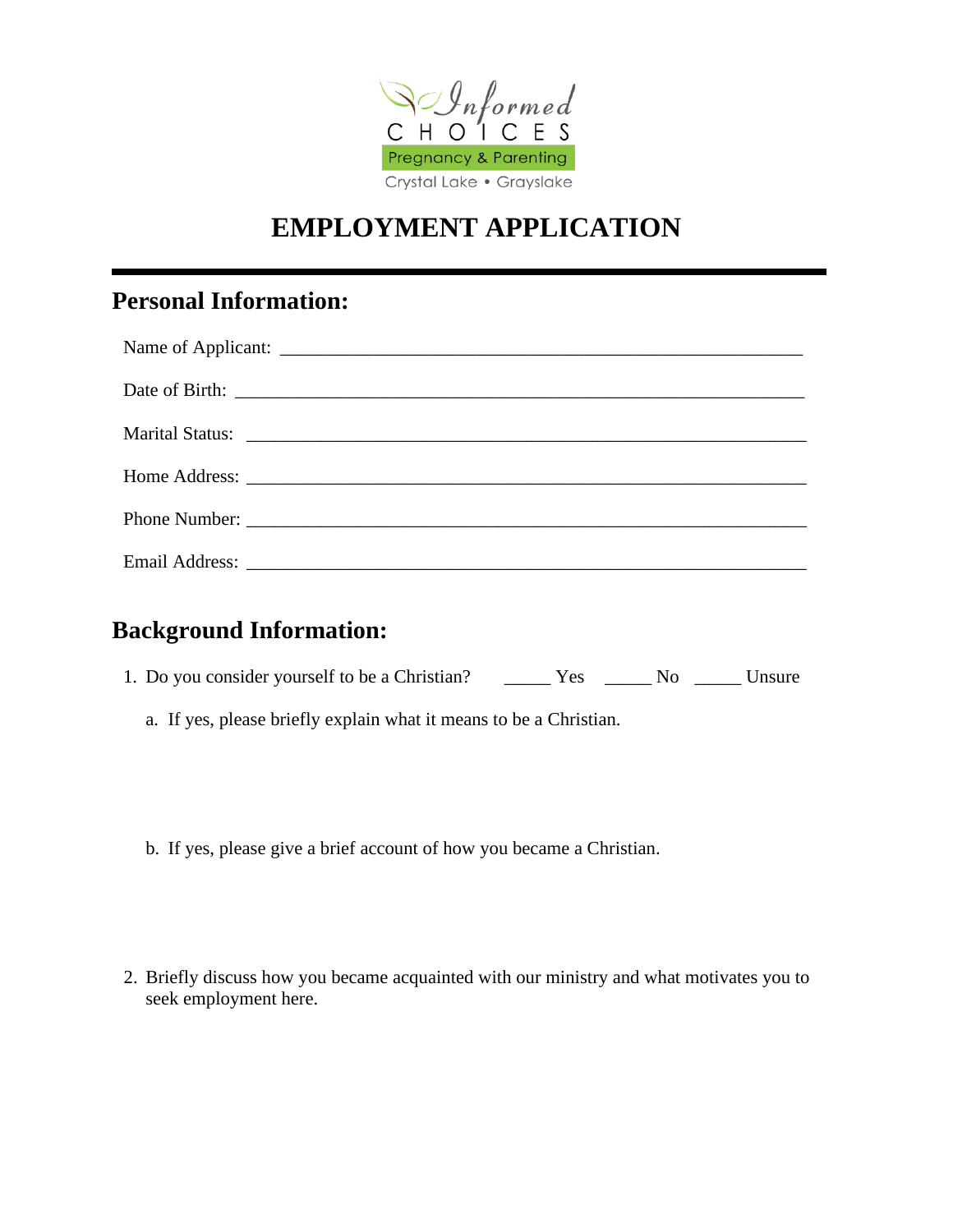3. What skills and strengths uniquely qualify you to serve with the staff of Informed Choices?

4. Is your spouse and/or family supportive of your involvement with this ministry?

5. Have you, at any time in your life, terminated a pregnancy? If so, please explain the circumstances of that decision and how you feel about it now.

6. Have you ever counseled a woman considering abortion? If so, please give a brief account of how that experience affected you.

7. When do you feel that sexual intercourse is morally permissible?

8. Under what circumstances would you consider abortion as an acceptable alternative for a woman facing an unplanned pregnancy? Please be specific.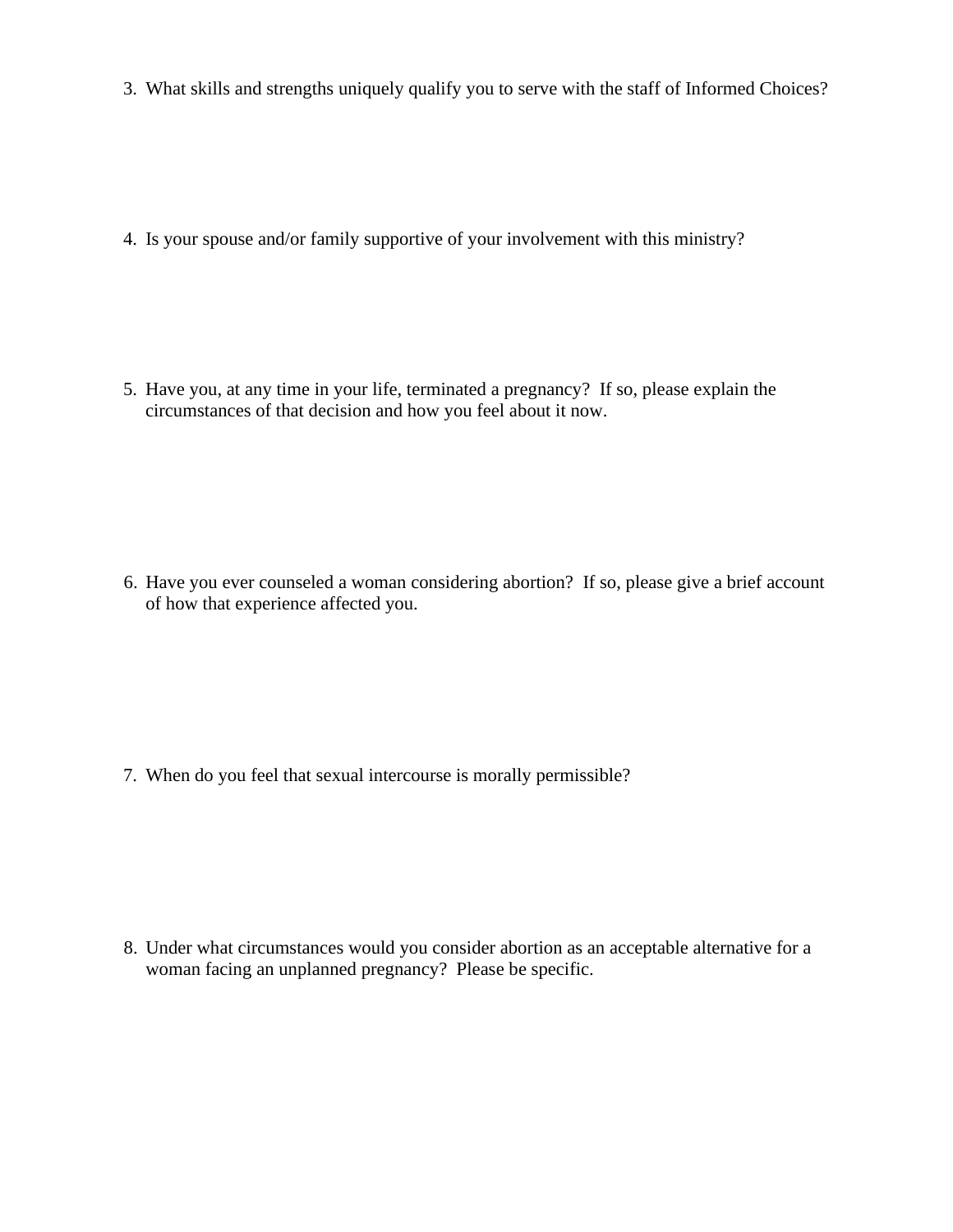|                                                                                   | 9. Please give a general evaluation of your knowledge in the following areas:           |  |  |  |  |  |
|-----------------------------------------------------------------------------------|-----------------------------------------------------------------------------------------|--|--|--|--|--|
|                                                                                   | a. Knowledge of what the Bible teaches concerning the sanctity of human life:           |  |  |  |  |  |
|                                                                                   | excellent _______ good ________ fair _______ poor                                       |  |  |  |  |  |
|                                                                                   | b. Knowledge of the various methodologies by which pregnancies are terminated:          |  |  |  |  |  |
|                                                                                   | excellent _______ good ________ fair _______ poor                                       |  |  |  |  |  |
|                                                                                   | c. Knowledge of existing state and federal laws that regulate the practice of abortion: |  |  |  |  |  |
|                                                                                   | excellent ________ good __________ fair ________ poor                                   |  |  |  |  |  |
| <b>Church Affiliation and Involvement:</b>                                        |                                                                                         |  |  |  |  |  |
|                                                                                   |                                                                                         |  |  |  |  |  |
|                                                                                   |                                                                                         |  |  |  |  |  |
|                                                                                   |                                                                                         |  |  |  |  |  |
|                                                                                   | Name of Pastor:                                                                         |  |  |  |  |  |
|                                                                                   |                                                                                         |  |  |  |  |  |
| In what capacities do you serve at your church? _________________________________ |                                                                                         |  |  |  |  |  |
|                                                                                   | <b>Personal References:</b>                                                             |  |  |  |  |  |
|                                                                                   |                                                                                         |  |  |  |  |  |
|                                                                                   |                                                                                         |  |  |  |  |  |
|                                                                                   |                                                                                         |  |  |  |  |  |

**Educational and Employment History:**

Please attach a copy of your personal resume (or curriculum vitae). This document must include, but is not limited by, your complete educational history as well as your complete employment history up to the present.

Name: \_\_\_\_\_\_\_\_\_\_\_\_\_\_\_\_\_\_\_\_\_\_\_\_\_\_\_\_\_\_\_\_ Phone Number: \_\_\_\_\_\_\_\_\_\_\_\_\_\_\_\_\_\_\_\_\_\_\_\_